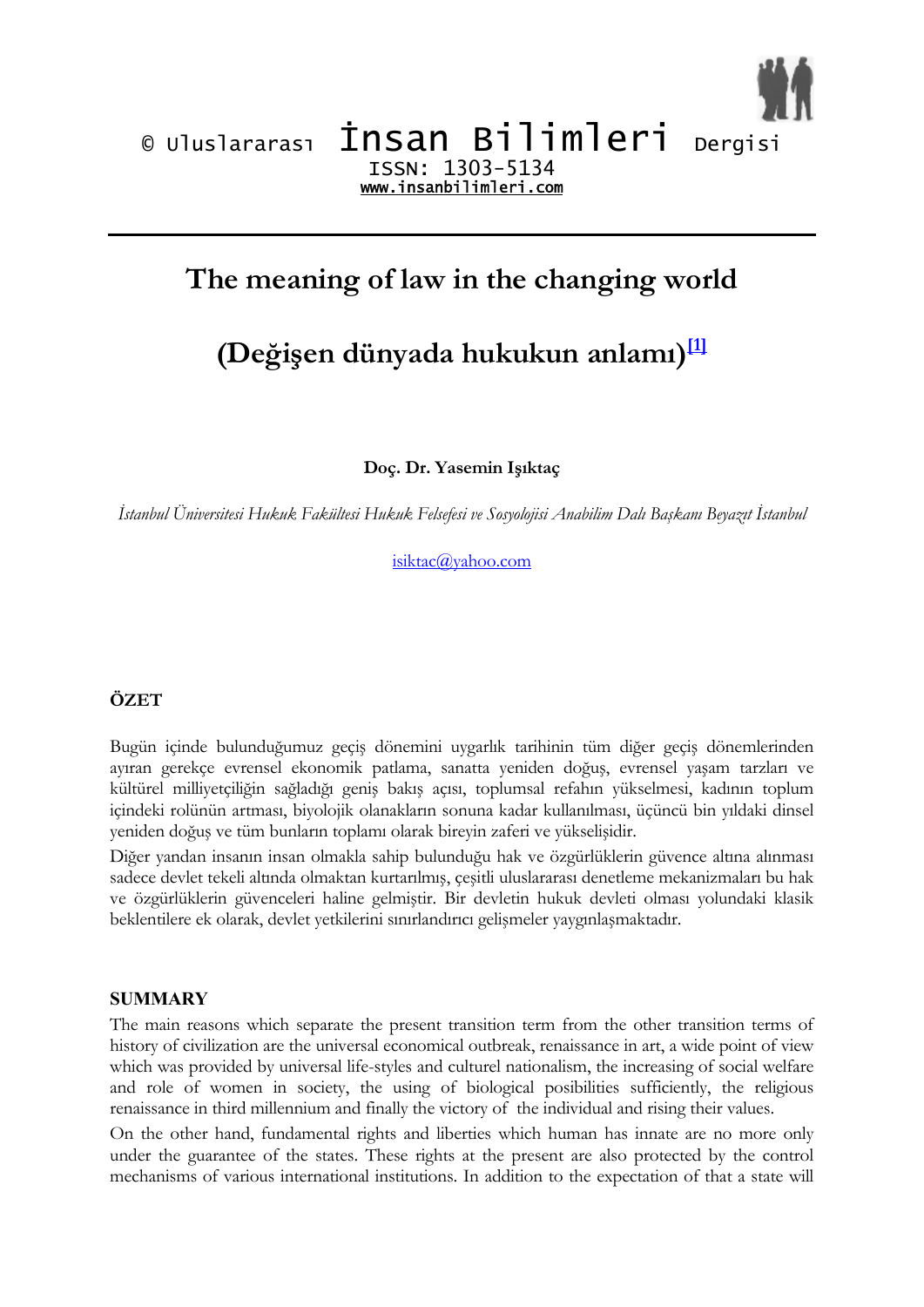have rule of law, developments related to restriction of state authorities have been becoming common.

#### **ANAHTAR KELİMELER**

Siyasal, eknomik ve sosyal reformlar - ekonomik gelişme - hukuksal değişim - fütürist yaklaşımlar uzmanlaşma - bürokratik değişim - hukukun uygulanması

#### **KEY WORDS**

Political, economical and social reforms - economical development - legal transformation futuristical approches - specialization - burocratical transformation - application of law

#### **I- INTRODUCTION**

If the concept of legal sources is accepted as making-law (Gesetzgebung), it is perceived as a daily political function of some institutions. But this appearence is deceptive; making-law is not a easily accessible field; it is a very complex activity. It is very difficult to produce new norms respecting the coherences of big pile of legal rules which include many legal sources. Accordingly, contemporary states must go into the activity of codification in order to separate the legal rules and attain a general point of view. How this codification is to be realized without closing the developing roads of law is a continous problem. This is not a problem of logics and gaining knowledge, but also a problem of organization and authority $\frac{2}{2}$ .

The form which social structure will take, as depending on being deterministic of customary or positive laws, affects closely the concept of the sources of law. On the other hand, both understandings agreed with that the jurists and application are the real factors in shaping of a society and determining of justice. In another word, the belief of that social value judgement can be changed and law can be used a means of social structure is dominant $^{[3]}$ . In this context, the democratic view of world does not only accept the formal contribution as revealing will and voting of people in elections as a sufficient road, but also it sees compulsory a discussion on problems of society and law. Democratic society does not only expect from jurisprudence the revealing of its judgement on social realities and legal relations in society<sup>[4]</sup>. At the same time, it expect from jurisprudence an analyze related to that what is "de lege ferenda", namely what ought to be law? This analyze will, without doubt, be in a framework of rational discussion of value about the source of  $law^{5}$ .

The function of law in social life seems to us as a rule-maker system (Regelungssystem). From this standpoint, law can be taken as "a total structure". In this structure the form, which law takes, and our judgements and perception about this form constitute the postulate of doctrine of making-law.

Law in social life is in a vision of rule-maker system (Regelungssystem) and main means of the order.

Law is departure point for social structure because of that it was main form or constituted the main foundation of society. We see that law is fed, with respect to inputs, from social structure in terms of the functions of order, social necessity and justice. On the other hand, with this functions it enters as outputs to social life. This interaction can be showed as below<sup>[6]</sup>: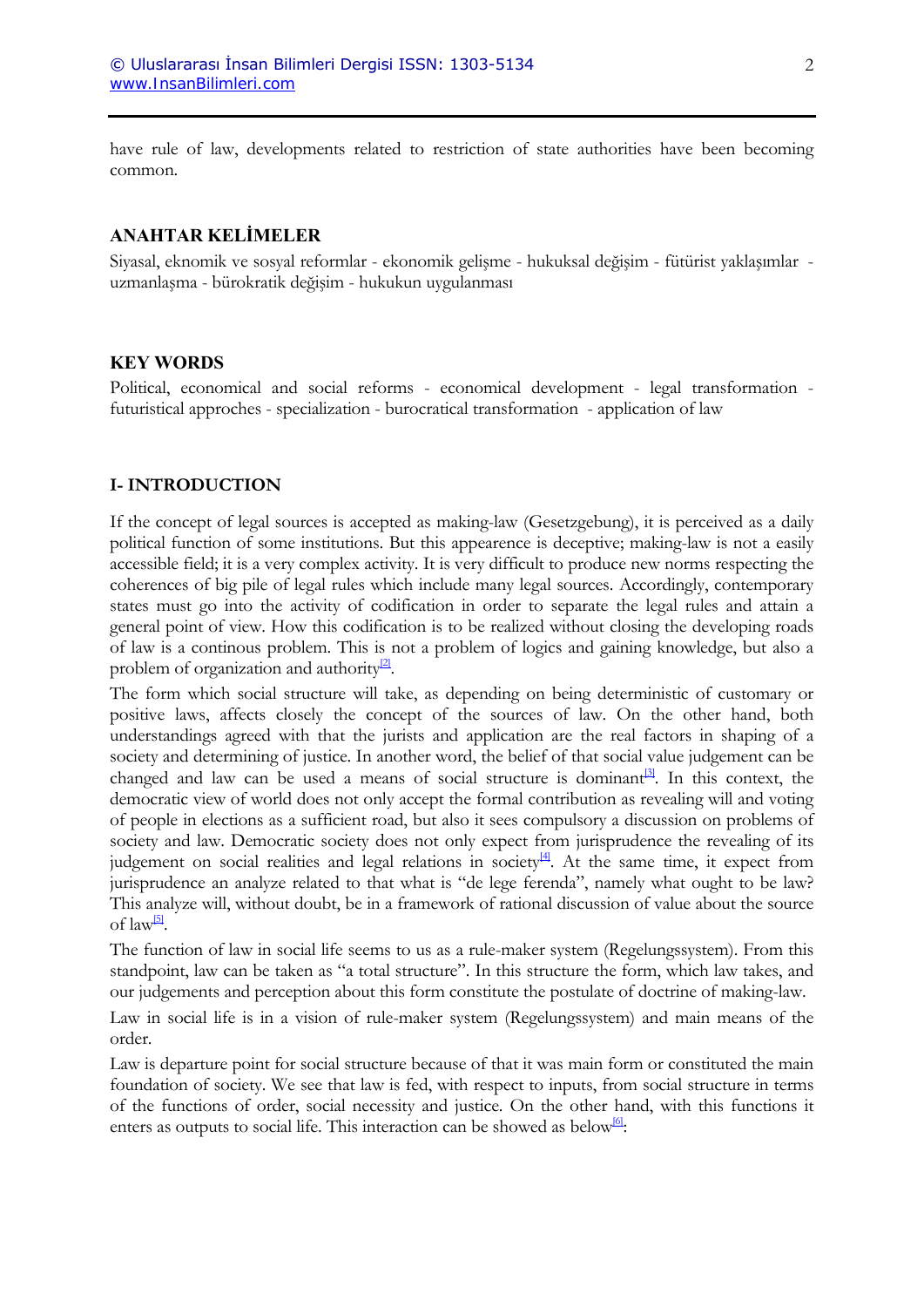

This interaction caused the searching of contemporary society to be appeared in different forms in legal area. We can articulate these tendencies as below:

- Firstly, attaining density of the rationalization tendencies generally.
- Unification tendencies in law
- Socialization tendencies in law
- Development tendencies of subject matter of law
- Scientification of law

## **II– CONTEMPORARY DEVELOPMENT TENDENCIES IN LAW**

**1- Rationalization tendencies of law** 

## **a) Transition from charismatic law concept to experimental law concept.**

When the social life is divided into phases of institutional development, the legal and Jurisdictional methods begin with the explanation of charismatic law. We see that producing a functional law order rests on experiments which extracted from life is followed by the tendencies directed to the law which is suitable to idendity of the society.

The best example of this seems in radical reforms stem from the progressive efforts of charismatic leaders. In our country the legal revolution which was realized by Atatürk revealed itself in the adaptation of new law to structure of the society. In this process new rules were also integrated with costumary legal principles and internalized. Max Weber, in his famous book Wirtshaft und Geselschaft, stresses on tendencies of increasingly rationalization of law. "When the institutional development divides into its phases, the general development of law and jurisdiction patterns progress from the explanation of charismatic law-maker to the tendencies of finding law which rests on jurisdictional and amprical law creation belief of specialist jurists[7]. Rationalization of law is an evolution, which passes through the phases of non-rationalized approaches in primitive methods of jurisdiction, directed to specialized juristness rests on increasingly teleological rationality. This conclusion is a tendency to rationalization of procedures of jurisdiction.

## **b) Efforts to transform the law to a total system which does not contain any gap.**

In a solution of a legal case the compulsory resorting to concrete legal rules, not appeal to emotional or political values, leads us to this developing. When concrete legal rules are mentioned,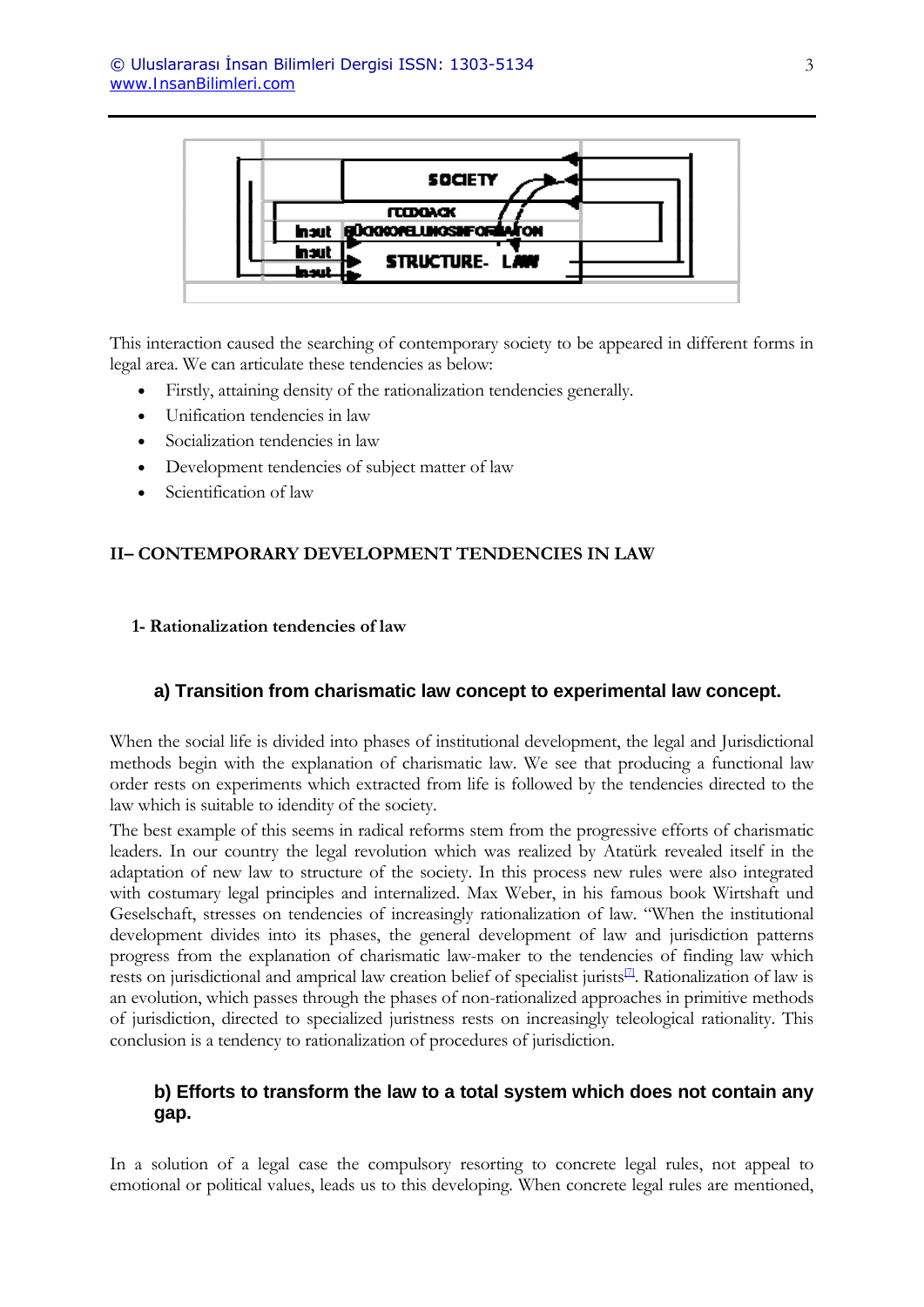we generally understand these as the written legal rules. If there is any gap in positive legal textures, according to Turkish Civil Code, the judge who is in charge must solve the problem according to the directives of the law. These directives are explained in article of 1; The law is in force verbally and spritually in all relevant cases with which it contacted. In the cases about which there is not any legal rules the judge resorts to customs, if there is not any customs in relevant case he sets up his judgement according to that if he were a law-maker, which rule he would make. It is possible to learn the technique which was produced by specialist jurists in order to create a rational law. At the present, the value of a legal regulation is measured with respect to its demonstrated utility, not to its formal qualificalions; namely its value measured in terms of qualifications accessible to social ends<sup>[8]</sup>.

The examples of efforts directed to transform the law to a structure which doesn't contain any gap are the works directed to write the customary law. These works caused law to be internalized and to be most suitable to social structure. These also provide new solutions relating to application and filling the gaps. But, in such works it must be taken into account that, on the one hand, the codification of customary law may be beneficial, on the other hand it may cause law to be hardened, this drawback forces new customary rules to be emerged and requires reviewing of the laws. We are seeing the gab-filler function of the customary law in the international field, especially in international maritime and commercial law $\mathbb{P}$ .

The development of technique and its new results have been conducing to the nearness of the present societies and to intensification of their relations. This development causes the unification of law and this unification is realized with respect to local, personal and material perspectives.

The unification of legal rules, with standpoint of validity in terms of place, has been realized in both the present national legal system and out of this legal system. The unification indicates itself, in the legal system, in strengthening of monopoly of state-law and in unificating the function of lawmaking with legal protection.

The main claim of monopoly of state-law is to attach the reason of validity of all laws to the state and assign the function of direct forcing of legal rules only to state. The law of union (for example, law of association, ecclesiastical law, law of wage) emerges out of the legislation of state. But, at the present, not in the past, the legal nature of these laws stems from the approval of the state for law creation of these unions in the certain fields.Thus, the authority of supervision of state courts has been possible, in the limited field, about law of unions and functions of jurisdiction of union jurisdictional organs. This supervision prevents legal system from dividing into two different autonomous area.

Especially after world war II. , the recognition of federal state systems caused to divide legal sources into different sources, in a written legal system, in proportion of authority of each state. Meanwhile, the constitutional changes, which give wider legislative authority to the union in some area, have been made. This tendency will maintain its existence in future. In a situations that the legislative authority belongs to state, these are unificated *via* agreements. Legal searchings which include new developments and technology, emerged in some fields, will be good examples for the efforts directed to transform law to a total system which does not contain any gap.

In this context the fall of Soviet Union and its transformation into the union of Independent States are important. When they left central planning which had been mantained for over fourty years and when they decided to transform their system to market mechanism, they faced up a huge issue. This is the socialist system in which everything was being planned and the firms can not compete with non-socialist world in fields of trade and labor sector.

The most important fact is that individuals, in a planning network like a huge tree, were trying to maintain their position by mutual political relations and trying to be away from the system $\frac{100}{10}$ . Although Hungary and Poland entered a reform process since 1960's, they could not prevent the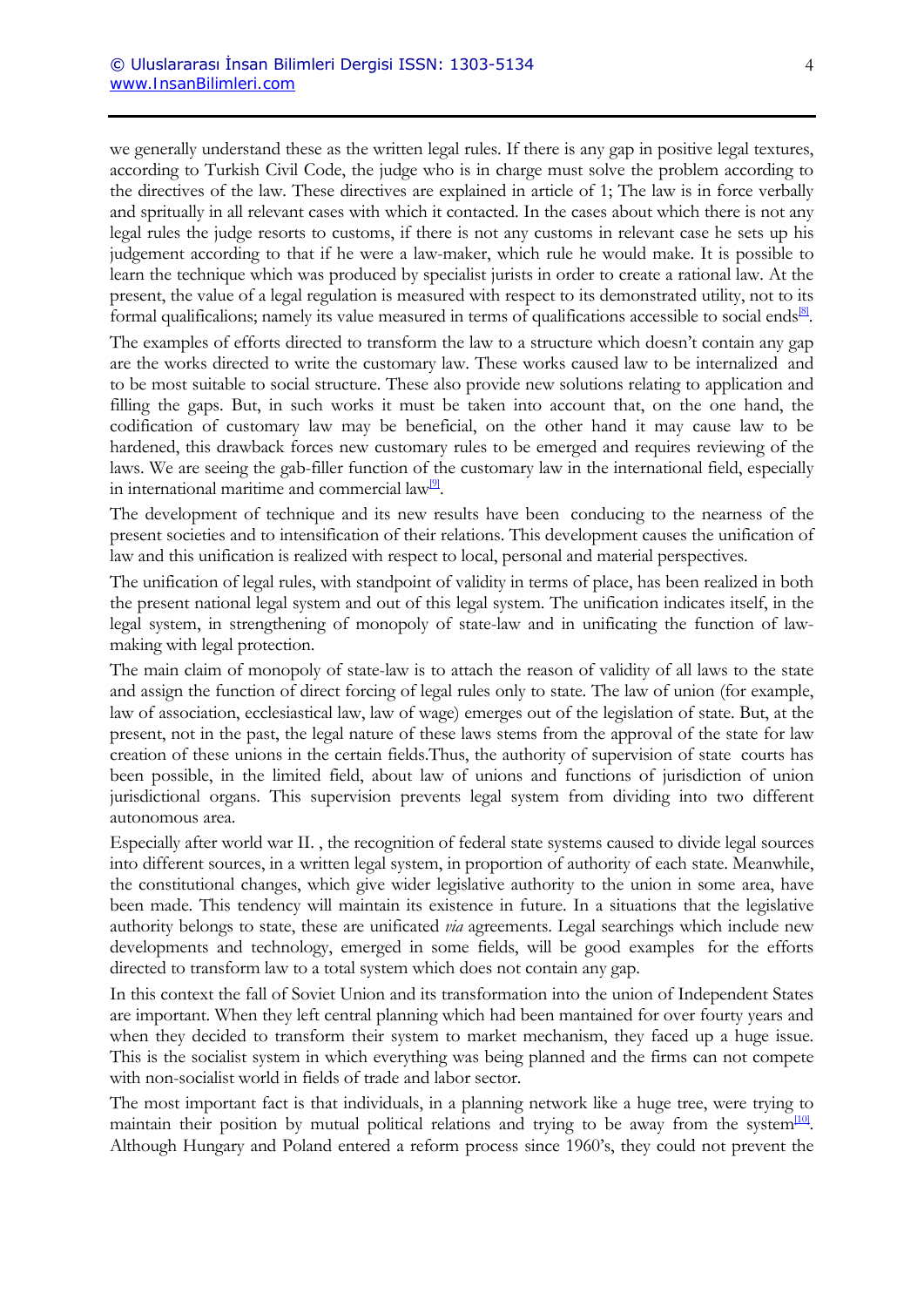fall of the system. In the end of 1980's the countries of east Europe tried to change radically their structures which were being fell increasingly.

More difficult and determinant reforms, like realization of stability and liberalization in short and middle term and like establishing legal infrastructures in the long term, have been required to be realized $[11]$ . Thus, new investigations of system reflected themselves in finding radical solutions in the field of law as a result of economical structure and contemporary tendencies. The new legal system will provide to remove problems if it leaves its mosaic view and transform itself to a total system.

Necessities compel unification of law also in field out of national legal orders. In some countries, in order to be transformed to a contemporary technological society, the legal system of a foreign country is quoted wholly or partially. At the same time, it is tried to unificate or accomodate different legal systems *via* international agreements. It is the most important duty of Turkey to unificate its legal system with European Union in order to be successful to enter European Union. At the same time, unification of legal protection is also a compulsory issue which maintains its importance.

A wider right to appeal to supreme court against legal decisions helps not only to remove false judgements, but it also conduces to unification of legal protection.

## **c) With Respect to Differentiation of Status Law and Contractual Law.**

Another tendency in unification of law reflects itself in terms of personal validity of legal rules. This is set up especially on the separation of status law and contractual law. Law provides opportunities for individuals, not because of their positions in certain status but of their equal memberships of a society, to form them and their social relations independently. But, if this tendency is taken further, it emerges as a freedoom of better-off. So, this tendency should also be put under control.

## **d) Determination of the Material Validity Area of Law.**

The unification of law, from another point of view, is important in terms of the determination of the material validity area of law. The formation of new law was definited as a process of generalization and unification of factual events and transformation of these into legal issues. This process especially takes place in formation of new contract kinds and in developing of general list of conditions. Contracts of leasing, factoring or joint venture etc., beside the contracts written in codes, have been formed through and as results of liberty of contract and generalisation of contractual relations.

Total economical relations force daily life transanctions to be rationalized and standardized

## **2- Socialization Tendencies of Law**

## **a) Increasing the role of state in legal protection**

In liberal legal systems, autonomy of will which is given to citizens equally (if it is unlimited as in a liberal state) has been leading to increasing of factual unequalities through law. Because, liberty of contract in real application of law is a different opportunity with respect to better-off and worseoff. Only one side who has something can discuss the conditions of contract. Intervention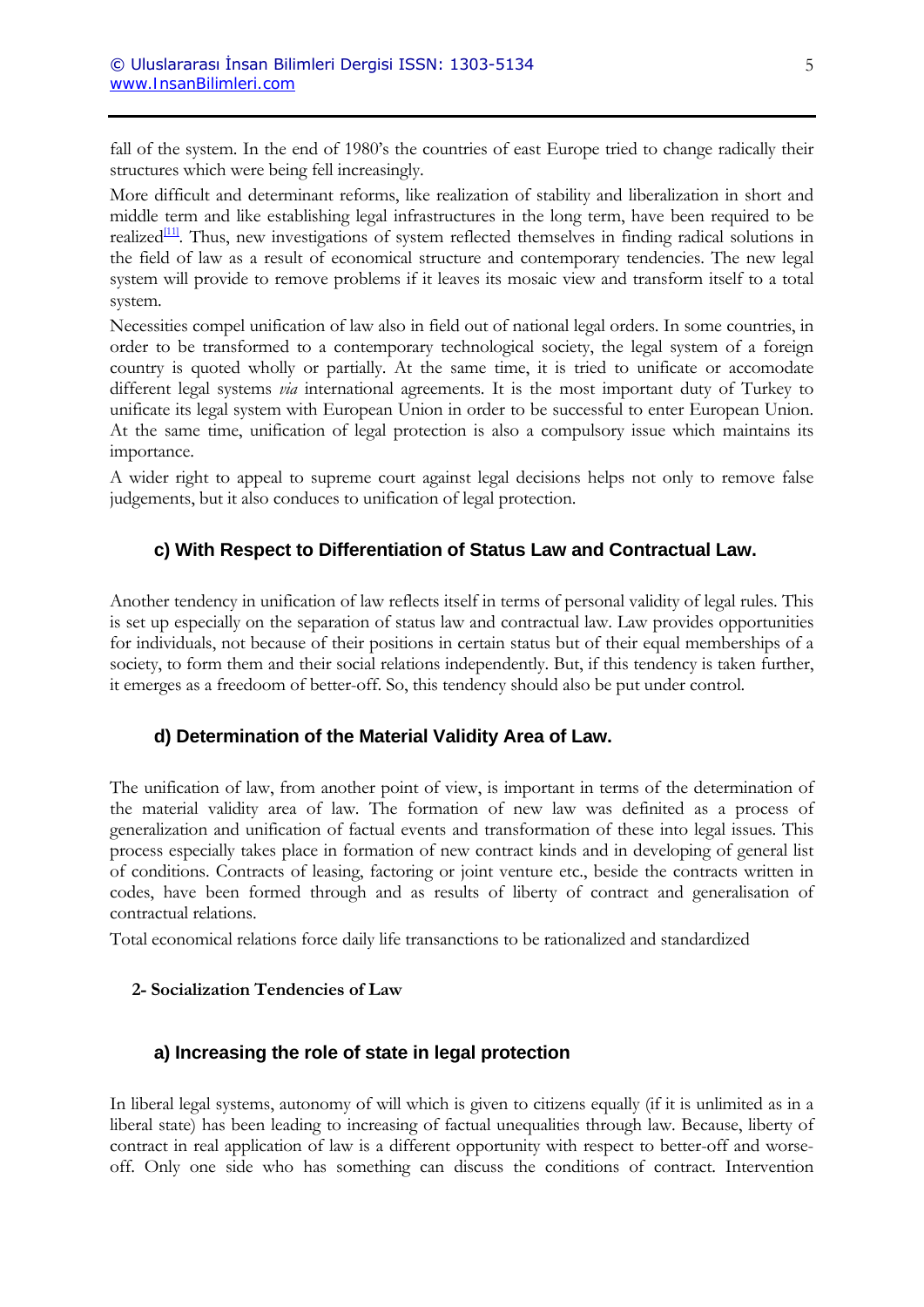tendency against free flow of social development in law has led to transition from individual law to social law. Many fields of legal order mean the protection of human being by state. In a legal order this tendency of creation of social state aims at transformation of formal equality to material equality. Thus, law attains a function of social security through the determination of dynamic expectations. This distinction of law in terms of its social function is also valid for corporatist society. In corporatist society, although the status can rarely be changed because of that it was not innate and not earned freely, a bigger social mobility has been maintained in a society rested upon production. Social law tries to provide security for a person by creating legal status in terms of social perspectives in social hierarchy.

Socialization of law, on the one hand, leads to development of field of state authority, on the other hand it leads to increasing of its intervention. As for relating this contemporary tendency with the concept of minimizing state.

## **b) The Tendencies of Legal Socialization and Their Relations to the Minimizing Role of State.**

Retirement of state from field of production and services by privatizations does not contradict with tendency of legal socialization. Because, massive and clumsy structure of state mechanism can not meet urgent necessities in some sectors. The most important reason of this is slowness of transanctions which was caused by bureaucratization. Populist policies which induce overemploying is also one of the most important reasons. A state which increas its control and authority in protection of individuals against consumption society will not be away from tendency of socialization because of minimizing its role in economy.

#### **3- Development Tendencies of the Subject Matter of Law.**

The positions which was formed and secured by state emerge in proportion of transition from hard-liberalism to social law-state. When the social life was differentiated, these functions of state must be increased. This tendency related to development of legal subject matter is a result of the increasing role of state. Because, in a law-state the intervention of state to society is realized through law. In a state of laissez faire, the functions of state are limited with the issues of tax and security, whereas in a social state it deals with all dimensions of life.

Efforts directed to secure conditions of working and provide minimum standarts of social security causes to form new legal fields like enviromental law. In every where social state exists, each calling for to law-maker is also a calling for much more law. The subject matters formerly left out of legal field and left to free motion of forces are being included to legal field.

#### **4- Tendencies of Specialization and Bureaucratization of The Legal Institutions.**

## **a) Emerging of Tendencies Related to Development of Legal Subject Matter.**

Legal institutions had to be rationalized paralleling to the development of legal subject matter; namely it had to be regularized as possible as properly to realities. First of all, the occupations of state had been certainly separated from each other and differentiated widely in terms of its institutions. At the present, we divide the power of state into four as legislation, jurisdiction,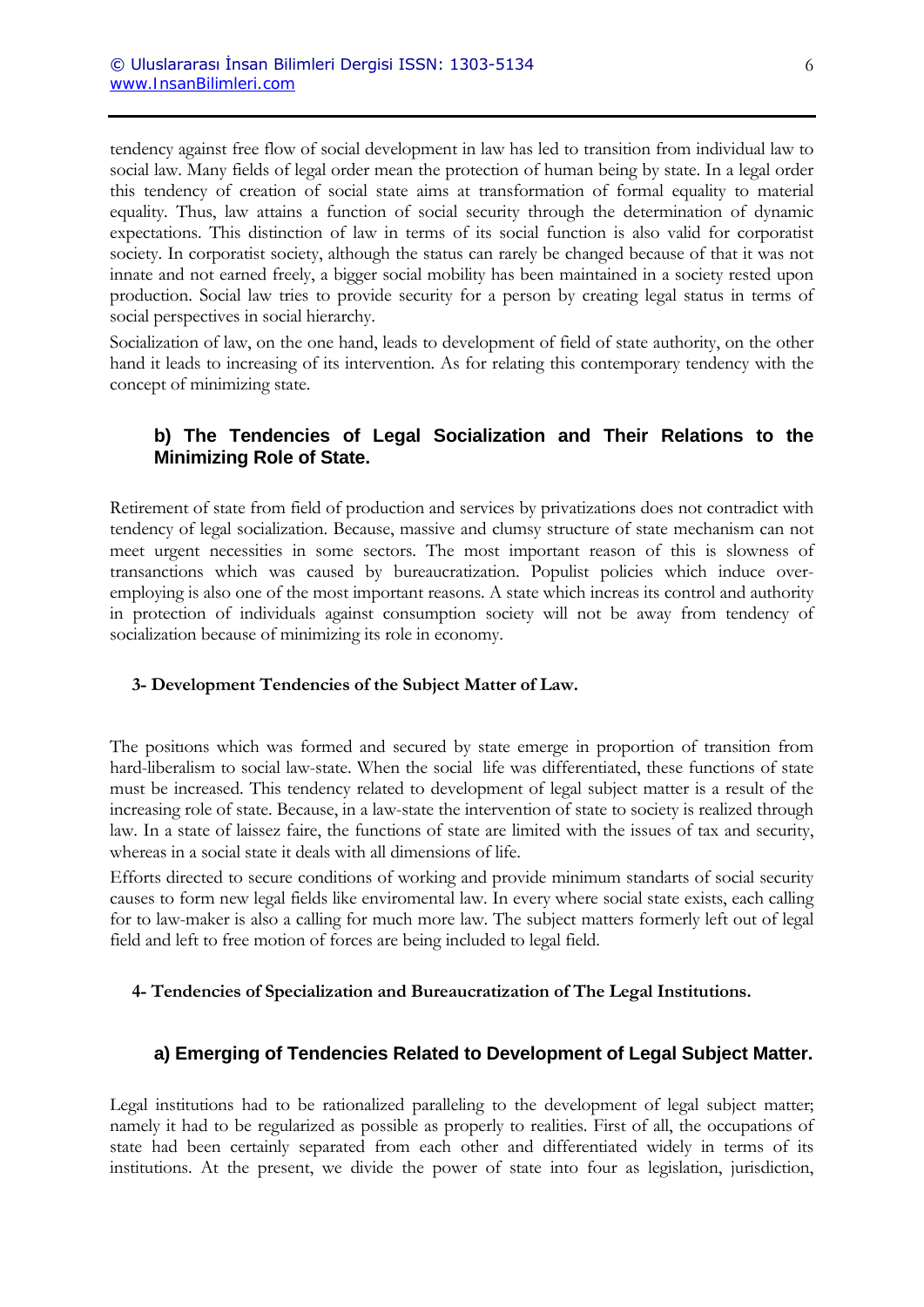governing and administration. These four forces have not been separated entirely from each other in democracies of West. However, these forces must control and refrain each other in favour of individual liberties. Furthermore, the separation of powers requires this.

Separation of legal rules have caused to professionalization. The application of law and its imposition have been a main profession on which the specialists have been living. In terms of different working fields, various legal profession branches which can develop different working techinques have emerged. The specialization in particular professional branches has been realized because of that it is not possible to cope with variety of legal subject matter. At the same time this situation is seen in legal institutions, especially in courts and administrative field. In ordinary jurisdiction we do not only separate criminal jurisdiction from civil and free jurisdiction, but also we separate offices or special commissions from each other.

## **b) The Bureaucratization Which Stems From Specialization.**

Necessity of specialization of legal subject matter naturally requires bureaucratization. Such a sophisticated application can maintain its functioning if it is organized and controlled. With respect to supervision, the cases must be determined and widely formed according to demonstrations.

This opportunity of supervision is compulsory with respect to correctness of jurisdiction and a good example of state legal application.

#### **5- Tendencies of Scientification of Law.**

## **a) Determination of the Relation of Law to The Other Social Conduct Rules and Determining Its Scope.**

Developments related to determination of legal limits resulted in meta-juridic field and in the clarification field of law. At the same time this leads to other conduct rules which regularize the social life. We count these rules as moral, customary rules etc. Close relation of law to the other conduct rules and definition of these conduce to determination of real field of law. In separation of different kinds of rules from each other, legal rule and moral rule separation is very important. Ideal of good to which moral rule directed and ideal of just as the idea of law are in the same context. But, the importance of determination of both moral and legal rules, in terms of individual right and liberty, is from that the moral rules are "categoric imperatives" for individuals. Whereas moral rules are expected to be obeyed certainly by individual choice, there is an uncertain obligation in application of legal rules. Therefore, law is understood as "minimum ethic" in modern society. Law which intervene the least in moral field of individual means as the most desirable law.

As to customs, they can be related to law as long as they facilitate legal relations. Intensive relation between law and custom, with respect to filling legal gap, and legal application plays very important role in social internalization of law. Determination of this internalized law in preparation of laws is very important. Furthermore, it requires using of scientific methods of legal sociology.

It will be sufficient, for example, to glimpse the changes of marital and criminal law. The validity condition of a legal regulation no longer rests on divine explanation. It rests on social compulsion and scientific data.

## **b) In Terms of The Legislation, Jurisdiction and Using of the Sovereignty**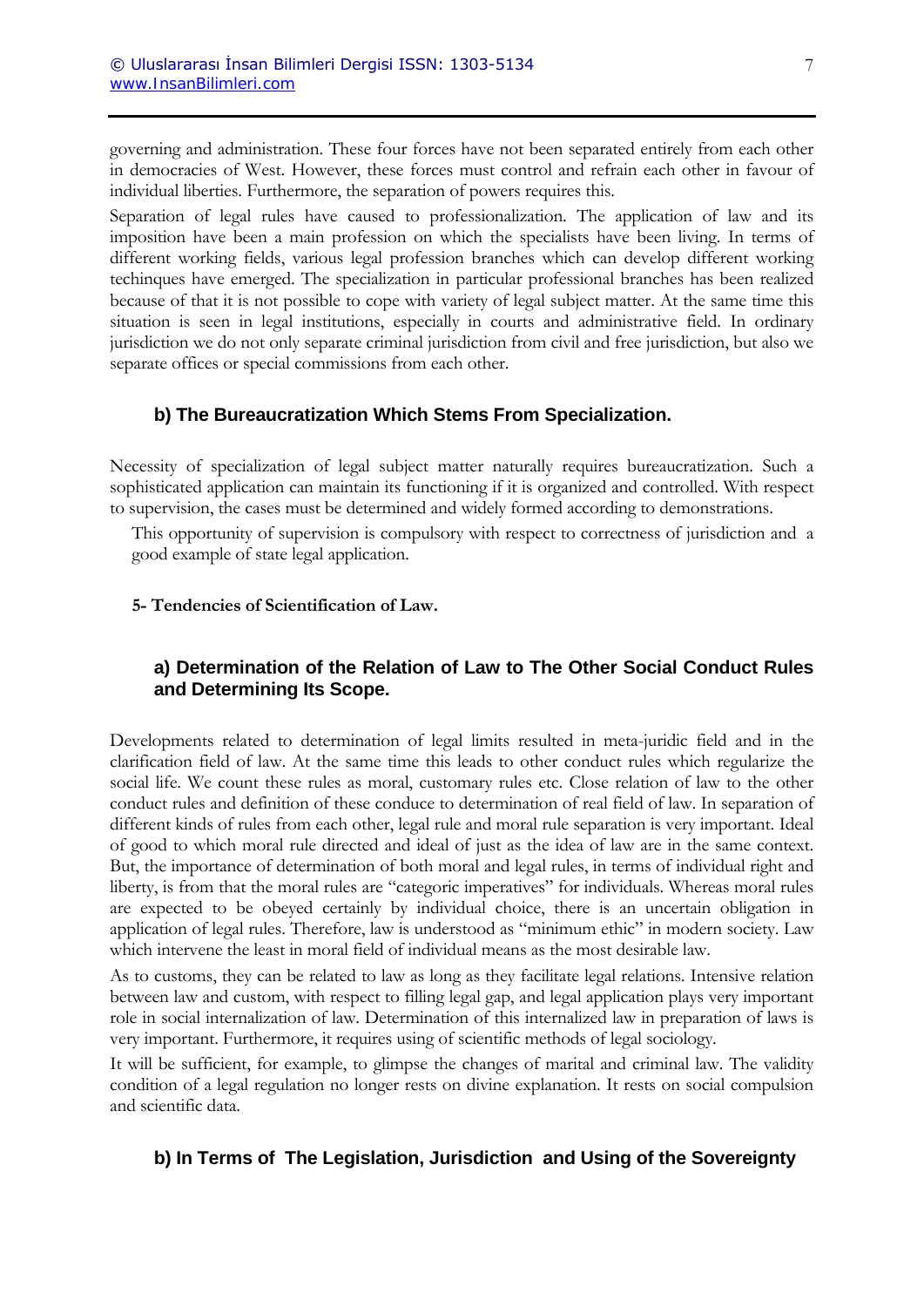The separation of legislation, jurisdiction and administration from each other, with respect to application of state force, and their mutual controls is a result of the principle of separation of powers. Determination of each field of powers forms an important part of rethoric studies of legal fields. This differentiation, like the separation of public law from civil law, conduce to specialization and introduction of subject matters to scientific field.

## **c) With Respect to Introduction of Concrete Case to Legal Area and Its Analysis**

Using of contemporary technical opportunities in jurisdiction of conrete cases, as the determination of case in terms of criminology and resorting to expertise, caused science to enter legal area with respect to another view. But, entering of cybernetics and the method of electronical evaluation to legal field have been reacted with doubt in terms of individual liberty. But, if these methods are used only to conceal some information or to program administrative issues, they facilitate some transanctions. Regulation of legal transanction by computer provides accession to official documents and legal statistical information. This is a datum for scientific study. At the same time it facilitate required determination in making law or in changing law.

#### **REFERANCES**

**Aral, V**., *Hukuk Felsefesinin Temel İlkeleri*, İstanbul 1991

**Güner, N.**, *Doğu Avrupada Özelleştirme*, Görüş Dergisi, Eylül 1993 sayı 11

**Işıktaç, Y***., Hukukun Kaynağı Olarak Örf ve Adet Hukuku,* Kazancı yayınları İstanbul 1991

**Köprülü, B**., *Medeni Hukukun Genel Prensipleri*, İstanbul 1971

**Naisbitt, A.,** *Megatrends 200*, İstanbul 1986

**Özel, S.,** 21. *Yüzyıla Hazırlanmak Paul Kennedy Preparing for the Twenty-first* Century, Görüş Dergisi, Eylül 1993, s. 11

**Özsunay, Ergun**, *Medeni Hukuka Giriş*, 5. Bası, İstanbul 1986

**Rehbinder, M**., *Sosyal Devlet Yolunda Hukuk Yapısı Değişmeleri*, AÜHFD, C. XXVI, 1969, s. 1-2

**Weber, M**., *Rechtssoziologie,* Neuwied, Berlin 1967

**Weinberger, O***., Rechtsphilosophie und Gezetsgebung, "Zur theorie der Gezetsgebung*", Verlag Wien New York 1976, s. 172-198

<sup>5</sup> Weinberger, p. 174

<sup>[1]</sup> Doç. Dr. Yasemin Işıktaç, **"Ist. University"**, Law Faculty of Istanbul University, Philosophy and Sociology of Law <sup>2</sup> Weinberger O., p. 172

<sup>&</sup>lt;sup>[3]</sup> Weinberger, p. 184

<sup>[4]</sup> Weinberger, p. 173

 $\frac{6}{6}$  for the scheme see Weinberger, p. 176

<sup>[7]</sup> Weber, M., p. 145

<sup>&</sup>lt;sup>8</sup> Rehbinder, p. 3